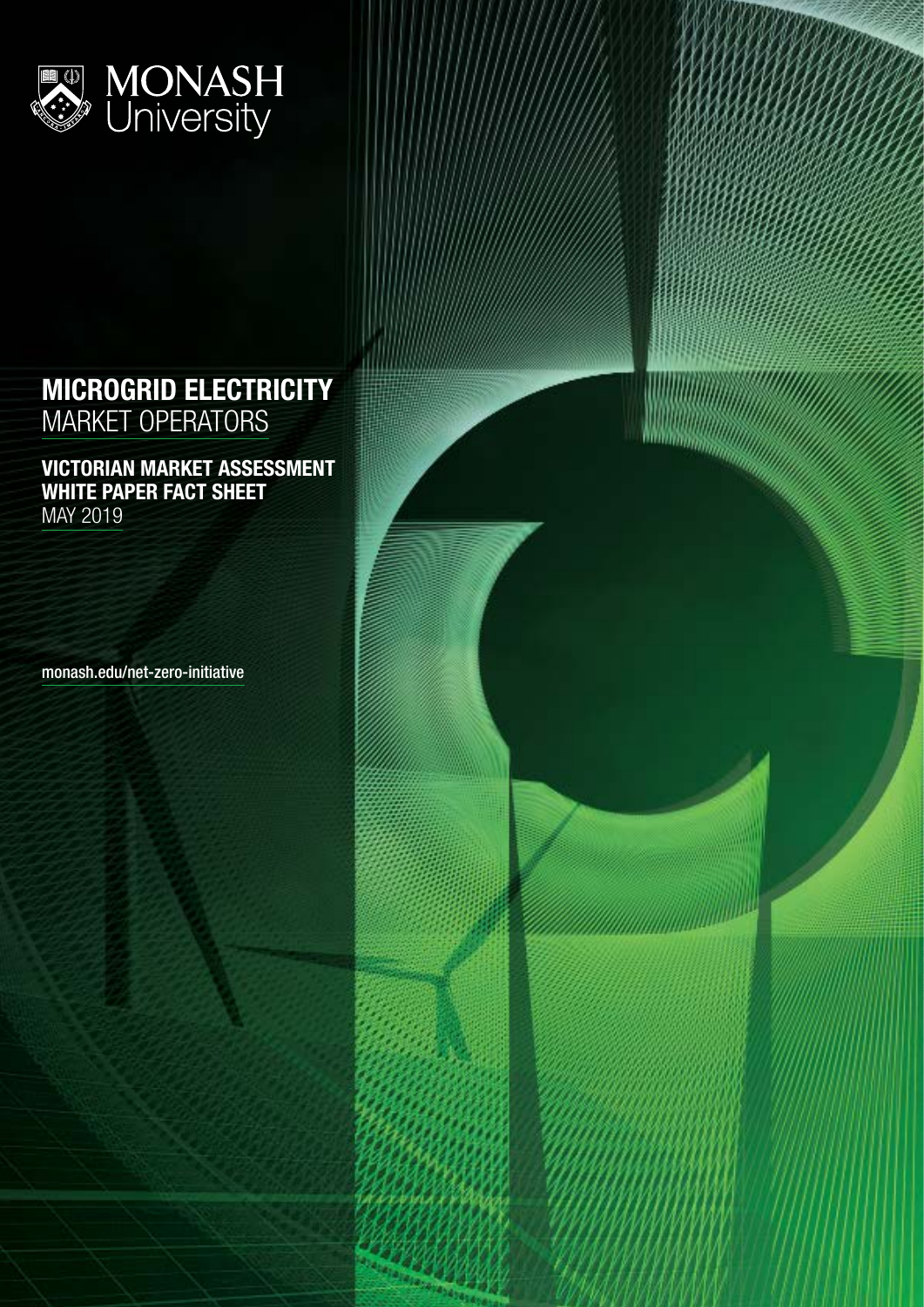INCREASING THE DEPLOYMENT OF MICROGRIDS COULD HAVE SUBSTANTIAL BENEFITS FOR VICTORIA, WITH AN ESTIMATED POTENTIAL \$22 TO \$36 MILLION MARKET IN GROSS ECONOMIC VALUE PER YEAR, IMPROVED GRID STABILITY, LOWER ENERGY BILLS FOR CUSTOMERS, AND GREATER PENETRATION OF DISTRIBUTED RENEWABLE GENERATION.

> With the right market design, policies and regulations in place, microgrids could provide \$22 to \$36 million in gross economic value for Victoria. Microgrids could also improve grid stability, lower energy bills for customers, and enable greater penetration of behind-the-meter renewable generation.

# ENABLING MICROGRIDS OFFERS SIGNIFICANT PRIVATE, PUBLIC AND MARKET BENEFITS PRIVATE, PUBLIC AND MARKET BENEFITS

#### THE ENERGY MARKET IS TRANSFORMING

It is moving away from centralised generation, as more and more renewables and storage (e.g. solar panels on residential and commercial rooftops and batteries) are connected behind the meter.

> A microgrid is a small electricity network, composed of multiple co-located customers with their own electricity consumption needs and power generation. Through co-ordinating connected renewable generation and batteries, microgrids can benefit their own customers and the broader market.

> A microgrid operator provides the point of coordination for the batteries and renewables connected to the microgrid. The microgrid operator also provides an interface with the wholesale electricity market and the ancillary services market to manage system frequency and voltage.

- Reduce pressure on network during high and peak demand
- Sell renewable generation in wholesale market the broader electricity network
- Provide frequency and voltage control services to the grid through the ancillary services market
- Help the grid to respond to emergencies



- Lower energy costs by shifting demand to low price periods
- Manage batteries and behind-the-meter generation to respond to changes in energy generation, demand and price
- Allow prosumers to share/trade renewably generated energy with each other

#### **MICROGRIDS**

And both customers and the broader network stand to benefit in many ways – but only if the right market design, policies

and rules are in place.

#### MICROGRID OPER ATORS

### EFFICIENTLY USING ENERGY RESOURCES WITHIN MICROGRIDS WOULD:

INTERACTING WITH THE BROADER ELECTRICITY NETWORK AND MARKET, MICROGRID OPERATORS COULD: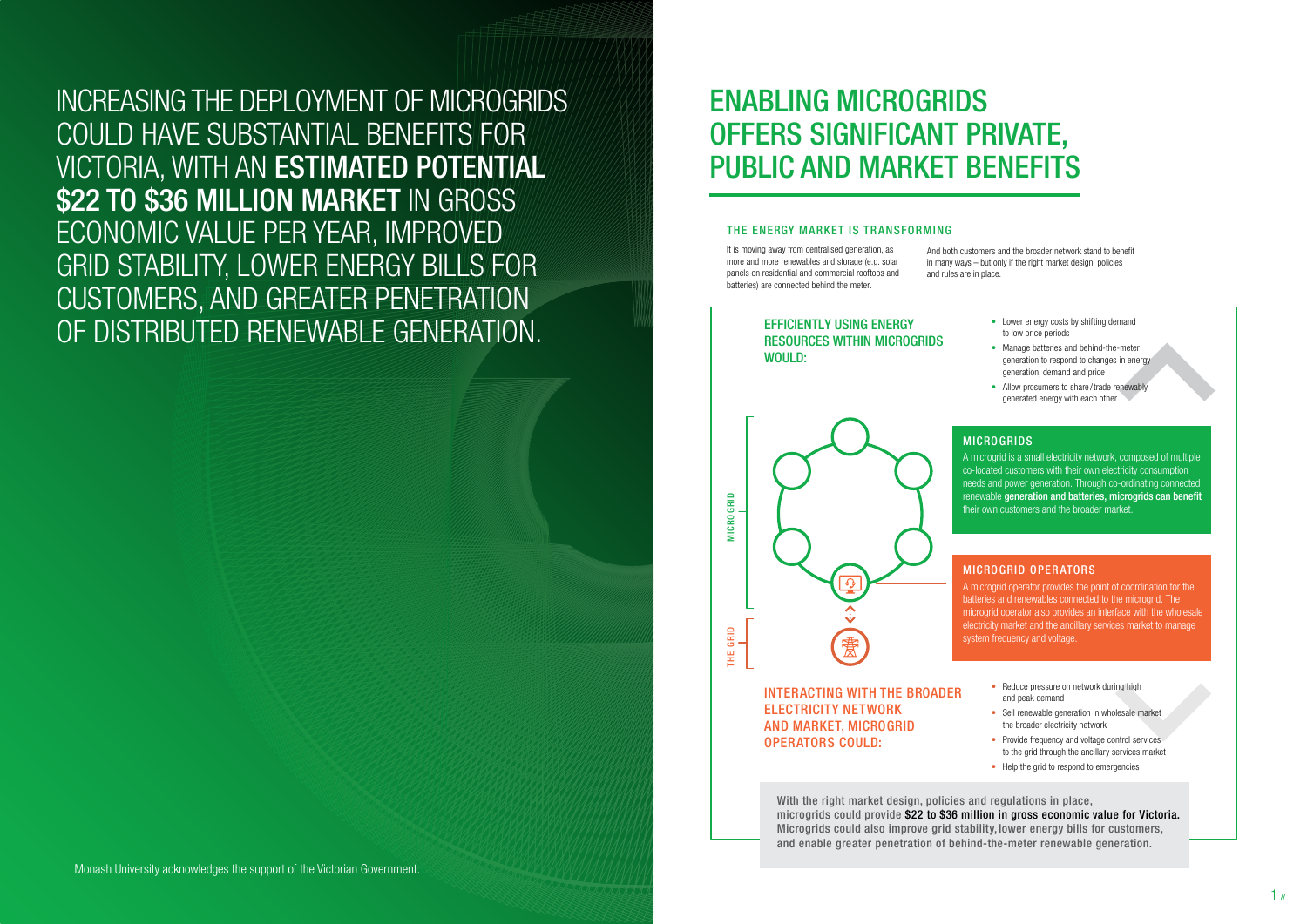

Microgrids could represent an attractive financial proposition for residential, commercial and industrial customers and prospective microgrid operators. Through coordination of customers' distributed energy resources by a dedicated microgrid operator, microgrids can improve the efficiency of energy use within the microgrid, provide valuable services to the broader electricity market and contribute to system reliability and security. The Victorian Market Assessment White Paper identifies an initial set of policy, market design, and regulatory enhancements which could be implemented to improve microgrid customers' and operators' capacity to access the economic value of controlling their distributed energy resources. This could enable greater uptake of microgrids and unlock the potential value for Victoria.

## ELECTRICITY MARKETS ARE RAPIDLY CHANGING

Distributed energy resources (DER) and decentralised power systems are fast becoming significant challenges to the traditional paradigm of Australia's electricity markets. In Victoria, and elsewhere in the Australian National Energy Market (NEM), DER are increasingly being deployed "behind the meter" at the customers' premises. An increasing number of prosumers are seeking to mitigate rising electricity prices and reduce their greenhouse gas emissions through deploying their own on-site renewable generation and storage.

## CHANGE ALSO BRINGS MANY OPPORTUNITIES

The rise of DER presents both challenges and opportunities for the grid. Without a level of control and system integration, these decentralised solutions can create challenges for grid power quality and resilience. Conversely, coordinated and controlled use of customers' DER could provide substantial benefits for the stability of the network. However, the energy system is complex and customers are not currently able to access the value from their assets and investment.

A growing number of decentralised business models – including virtual power plants (VPPs), smart embedded networks and microgrids - are seeking to capture and provide new value streams to customers and other stakeholders. These new business models for managing two-way power flows also create new opportunities. In addition to securing higher penetration of renewables, the better coordinated deployment of DER can provide economic value to the market as a whole, and commercial value to consumers, market customers and distribution networks across the electricity sector. New business models could also help place consumer protection and interests at the core of their philosophy and commercial offering.

Microgrids provide one avenue for sharing and monetising value from the increasing volume of DER.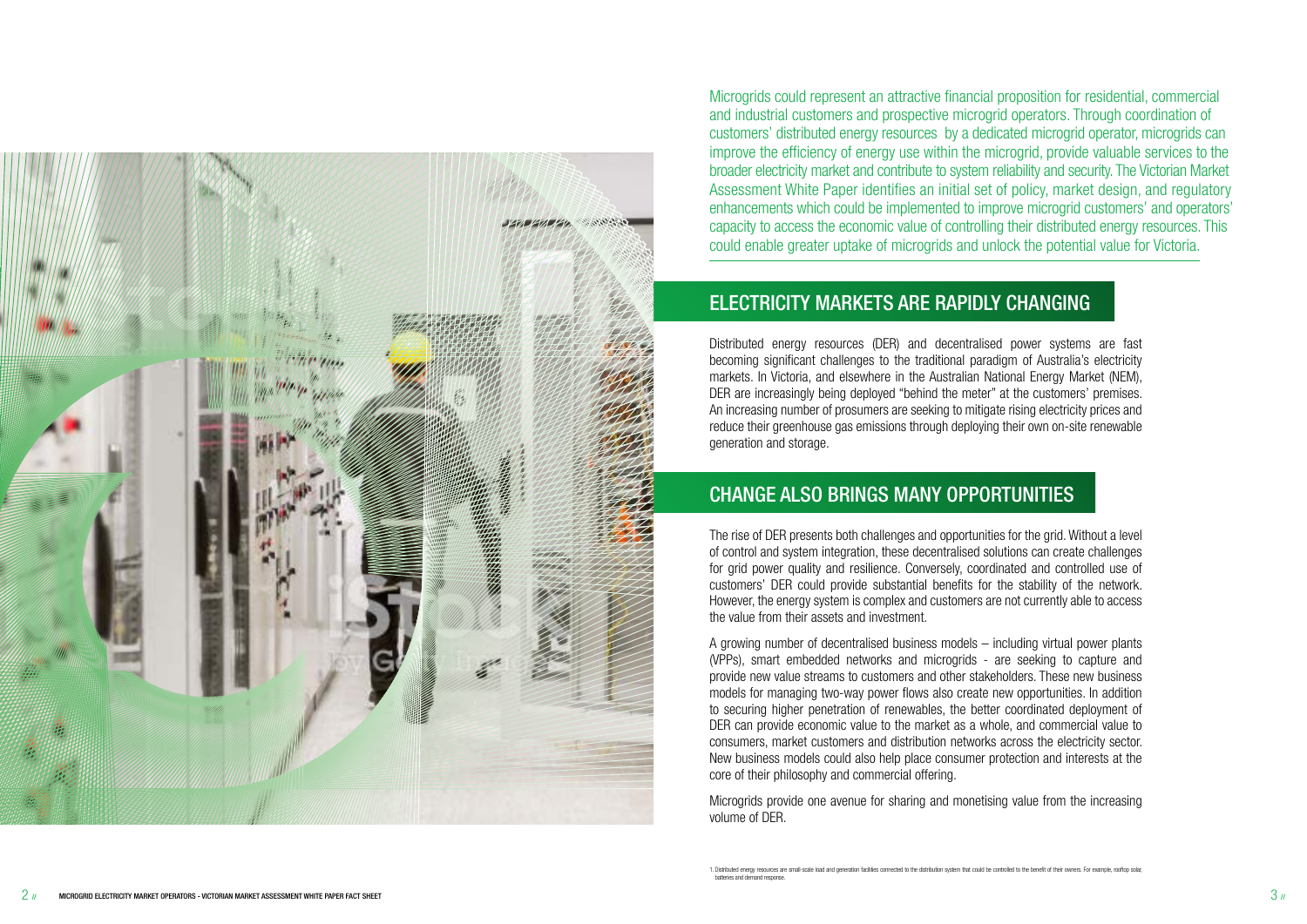# CORE ELEMENTS OF A MICROGRID

A microgrid has a single point of connection with the broader electricity market and a monitoring and control platform is used to coordinate the supply and demand of customers connected to the microgrid, and maintain **grid stability** 

A microgrid is a small electricity network, composed of multiple co-located customers with their own electricity consumption needs and power generation.

Through coordination, a microgrid can maximise the value of the connected DER for microgrid participants, the network and the broader market.

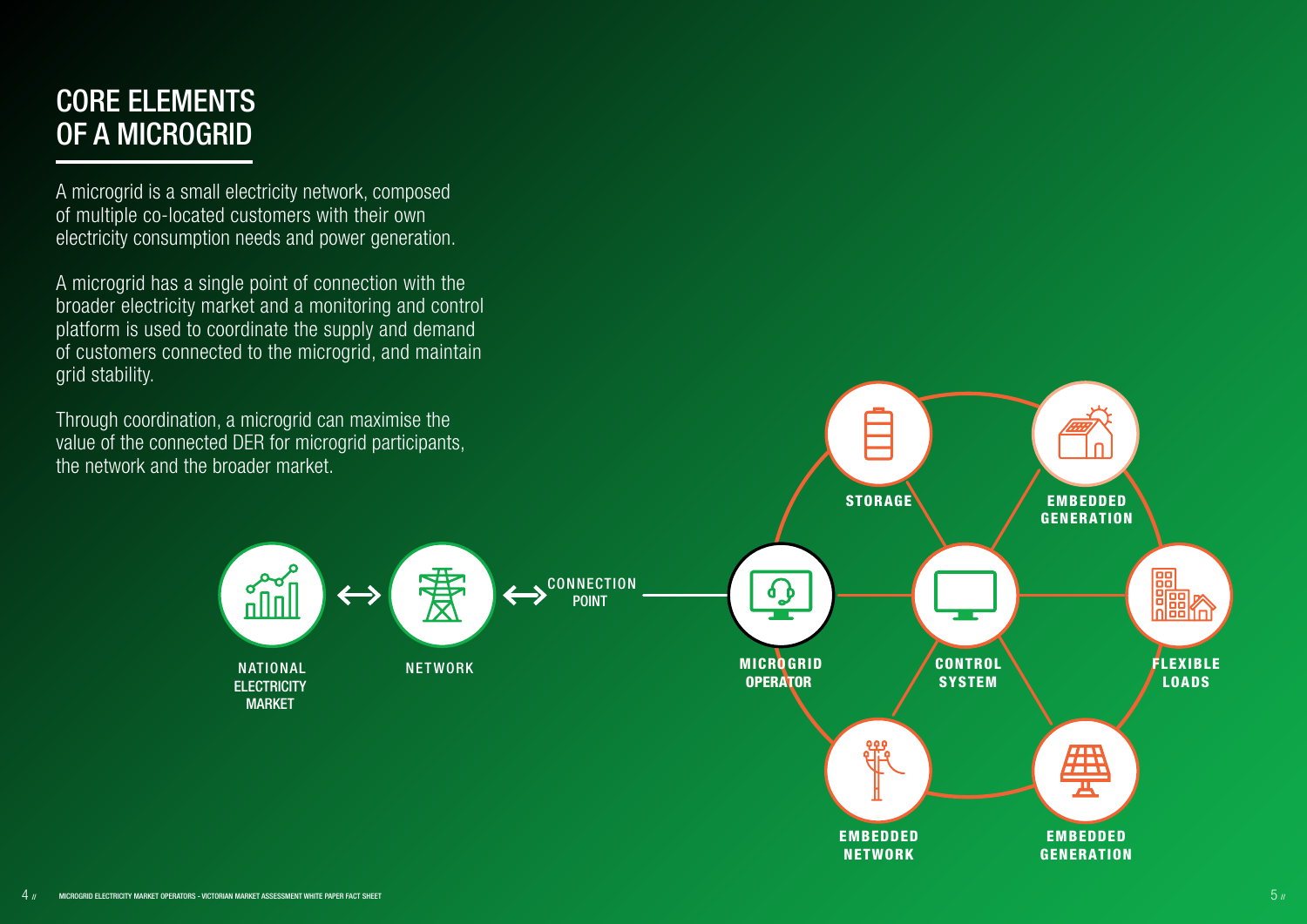### MICROGRIDS INCLUDE A NUMBER OF PARTICIPANTS.

While some of these participants have well-established roles in the electricity market, others may represent new entities, which are evolving to provide services required in an increasingly distributed electricity system:

**MICROGRID END USERS** are connected to the microgrid and may or may not own distributed energy resources. Microgrid end users rely on the microgrid to supply their electricity needs and optimise the use of these resources.

The **MICROGRID NETWORK** owner owns the infrastructure that makes up the internal microgrid electricity network.

The **MICROGRID OPERATOR** provides the hardware and software to monitor and operate the microgrid facilities and services.

The **MICROGRID NETWORK OWNER** and the microgrid operator may be the same entity.

# WHO DOES THE MICROGRID OPERATOR INTERACT WITH?

A microgrid operator provides the point of coordination for DER as well as the interface with the wholesale electricity market and the ancillary services market to manage system power quality (frequency and voltage control).

Microgrid end users and the microgrid network owner benefit from the services of the microgrid operator, as the operator enables better coordination of DER within the microgrid, and the sale of energy services on the broader grid. In return for providing this service, a microgrid operator could charge a fee to participating end users or share the profits from managing electricity transactions with the broader electricity market. These sources of revenue would enable the microgrid operator to maintain its business operations and provide the services promised to its end users. A microgrid operator could represent a new class of participant in the electricity market, or the interface role could potentially be taken up by a wholesale market customer, retailer, a service aggregator or network service provider. This will depend on the business case for such an entity to operate independently or in partnership with existing actors.



- 
- 
- 
-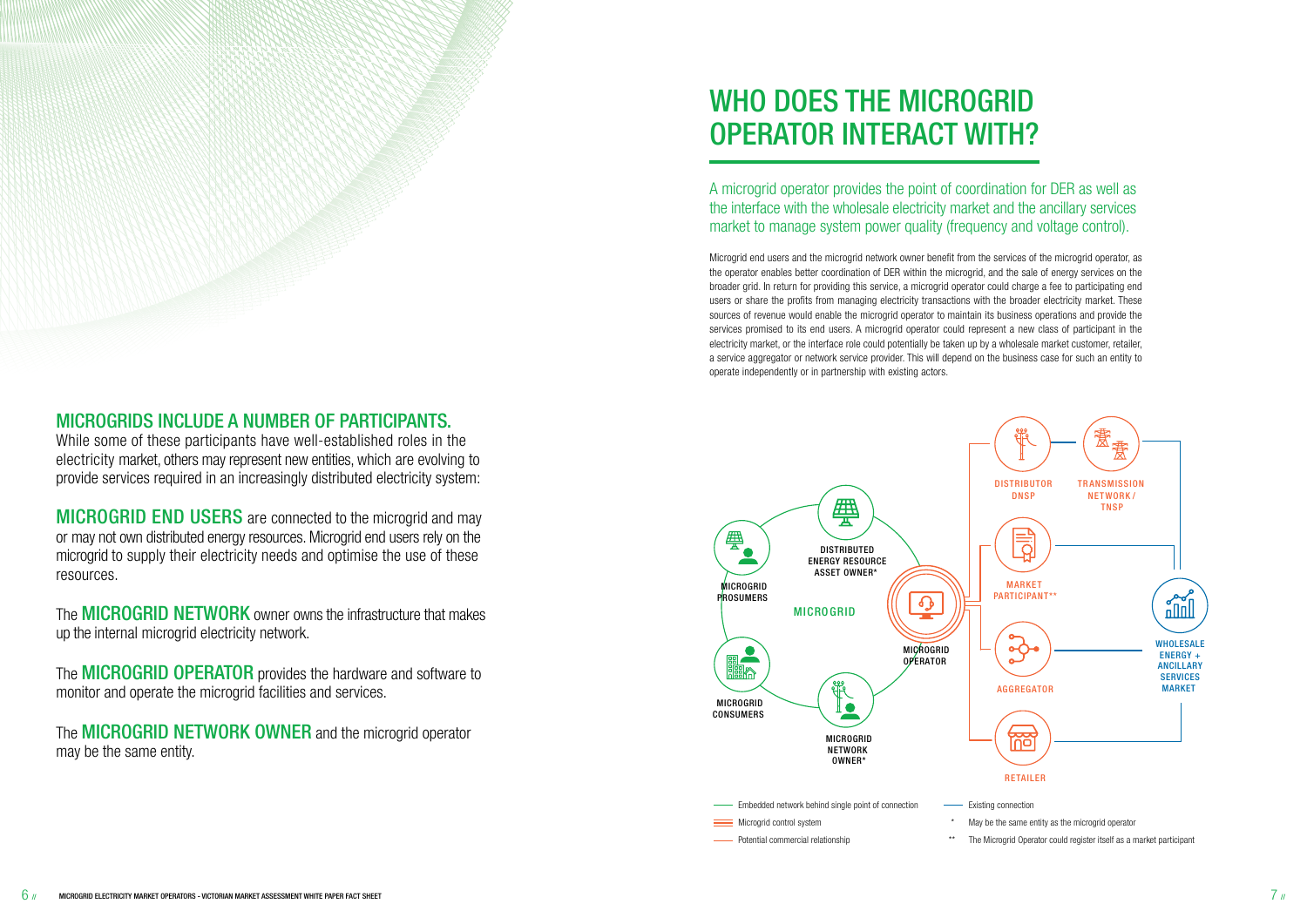# BENEFITS OF HAVING A MICROGRID OPERATOR

A microgrid operator would provide expertise and a range of services to help end users make and save money. Savings are made by coordinating DER so that they are used efficiently within the microgrid. This could include shifting demand away from peak times, when energy is expensive, to off-peak times when energy is cheaper. It could also include managing storage on the microgrid to better respond to changes in customers' energy generation and energy demand, sharing renewable generation between DER owners, and, depending on regulatory changes, trading renewable generation and use of storage between end users.

Through interfacing with the broader electricity market, the microgrid operator could also help customers gain financial benefits for the services that their DER provide to the broader grid. Customers' energy resources could be coordinated to reduce demand on the network in response to high price and peak demand times. If this reduction in peak demand can delay the need for upgrades of the distribution or transmission network or improve reliability of supply, these network support services could represent a potential revenue stream for the microgrid operator and customers. In addition, customers' energy resources could also be coordinated to provide additional electricity supply into the wholesale market during peak demand times. Customers may also be aggregated to provide system control services for the ancillary services market.

The deployment of microgrids may also have broader benefits for grid stability and greenhouse gas emissions. In comparison to the current scenario where distributed renewable generation is connected to the network on a case-by-case basis with individual controls, microgrids enable better management of local voltage. This should increase the grid's capacity to host renewables and help reduce greenhouse gas emissions from the electricity sector. Microgrids may also be able to assist in maintaining grid stability through providing distributed frequency control under extreme system conditions, and through providing emergency generation under extreme conditions, including sudden outage of generation and transmission assets.

# ACTIONS ARE REQUIRED FOR THESE OPPORTUNITIES TO BE REALISED

For microgrids to become an attractive investment opportunity for electricity market participants, and for microgrid end-users, a range of policy, market design and regulatory issues need to be addressed.

Microgrids bring together a range of functions, such as supply of electricity to end-users, purchase and sale of electricity on the wholesale market and provision of ancillary services. With each of these functions regulated individually, microgrid regulation is currently a composite of the regulations that apply to each function. As a result, these regulations present a barrier to microgrids in three ways:

- Complexity;
- Uncertainty of interpretation particularly the interaction of functions; and
- Prevention of access to value streams.

Some of these regulatory issues are not unique to microgrids. Because similar issues affect other distributed energy technologies a comprehensive review and reform of the regulatory framework may ultimately be required. However, in the meantime microgrids can be used as a test case for how regulatory frameworks should evolve to accommodate more sophisticated local electricity supply and services.

Using microgrids as a regulatory test case will also create an important feedback mechanism, and provide important lessons for the wider transformation of the sector.

The Victorian Market Assessment White Paper makes five initial recommendations which could begin to address these issues and improve microgrid operators' and participants' capacity to access the value of their DER.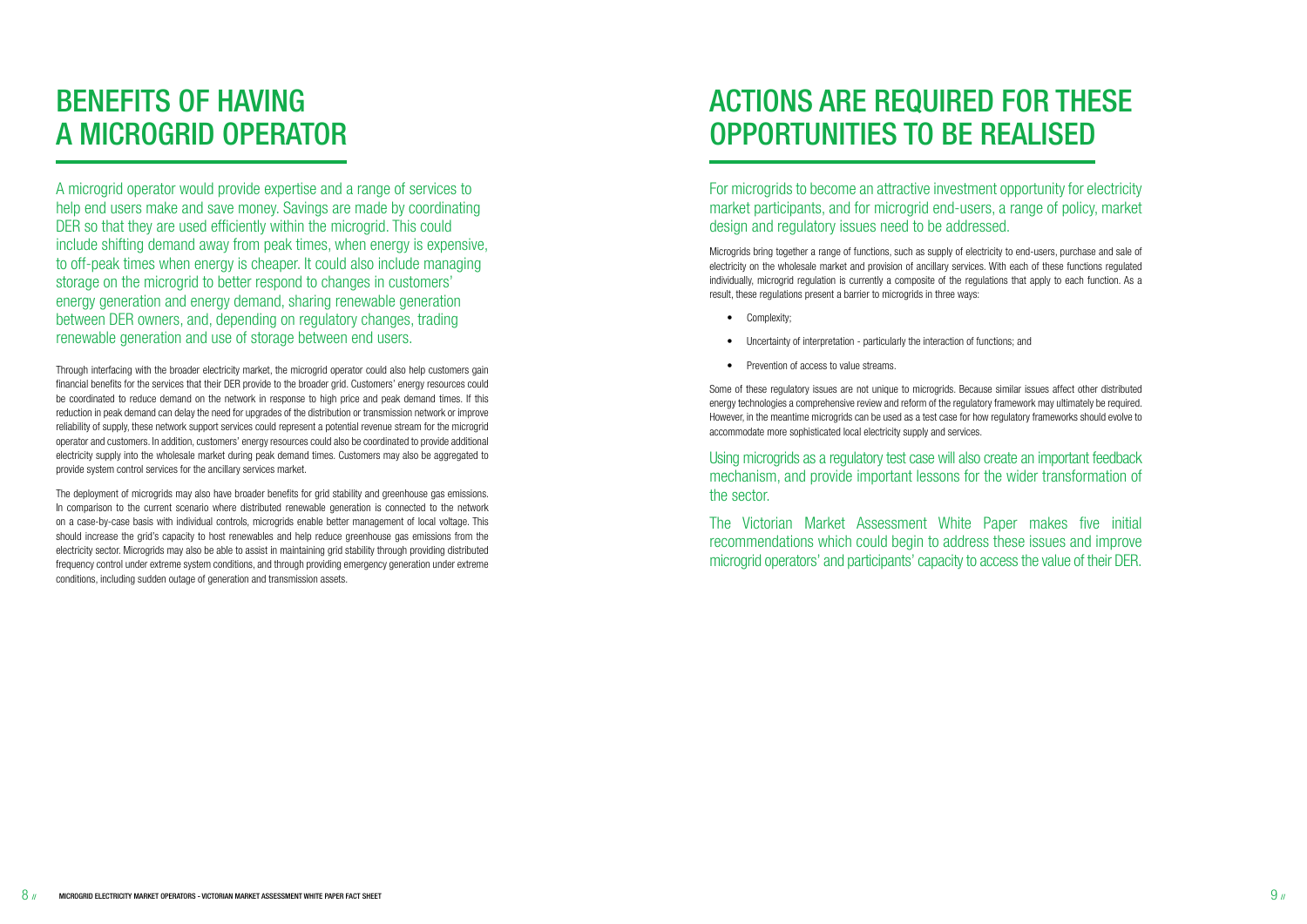#### Definition of a Microgrid:

Develop a non-exhaustive, non-prescriptive definition of a microgrid as a system that integrates local supply<sup>2</sup>, network supply and electricity exported to the grid. Definition of a Microgrid:<br>Develop a non-exhaustive, non-prescriptive definition of a microgrid as a system that integrates local supply<sup>2</sup>,<br>network supply and electricity exported to the grid.

There is no definition of a microgrid in either the Victorian regulatory regime or the National Electricity Rules. Existing definitions of 'embedded network' and 'embedded generation' provide an inadequate basis for authorising and regulating microgrids.

A regulatory definition is needed to:

### Guidelines for Microgrids: Given the growth in decentralised energy systems, it is recommended that the Essential Services Commission be asked to develop guidelines on the application of: Guidelines for Microgrids:<br>Given the growth in decentralised energy systems, it is recommended that the Essential Services Commission be<br>asked to develop guidelines on the application of:

- clearly distinguish microgrids from embedded networks;
- enable microgrid activities and services to be authorised under the Victorian Electricity Industry Act (2000) and National Electricity Rules; and
- facilitate best practice consumer protection.

- the statutory licence/exemptions regime to microgrid activities and services:
- the Energy Retail Code to microgrid operators and end users;
- the Electricity Distribution Code to Distribution Network Service Providers (DNSPs) in their dealings with microgrid operators.

#### Undertake Feasibility Study into Establishment of Independent Distribution System Operator (DSO)<sup>3</sup>:

The development of a regulatory definition would complement the development of a model constitution for microgrid operators by the industry, which could provide an effective form of co-regulation ensuring that microgrid end users are afforded the same protections as other Victorian energy consumers.

At present, there is limited transparency and independence in assessing the value of services that defer investment in the distribution network. These services are a potentially important and growing source of revenue for microgrids. Currently, the benefit of providing these services is calculated by the distributor, and service providers must engage in expensive contract negotiations with the distributor to access this revenue stream. The ad hoc nature of current arrangements for network support services also limits competition for the provision of these services. Establishing an independent DSO could help to overcome these issues. The role of the DSO could include the development of a transparent market for the provision of a defined network support service.

#### Protect Local Supply in any New Regulatory Changes:

Victoria should ensure that any changes to the National Electricity Rules, especially as they relate to embedded networks and consumer protection, do not create new technical or financial barriers that will in practice prevent local supply in microgrids. Ensuring microgrid value streams can be accessed requires local supply to be enabled.

#### Investigate Market Design to Enable Access to Value from Reduced Loss Factors:

It is recommended that potential market design changes be investigated to enable microgrid participants to access a share of the value of reduced loss factors from shifting load from high load to low load periods. While a substantial regional benefit could arise from such activity, the economic benefit would be spread across all consumers and so microgrid operators and their customers could not be rewarded for providing this value. If microgrid operators and their customers could be rewarded, it would provide additional incentive for load shifting, battery storage and microgrid control.

04

### RECOMMENDATIONS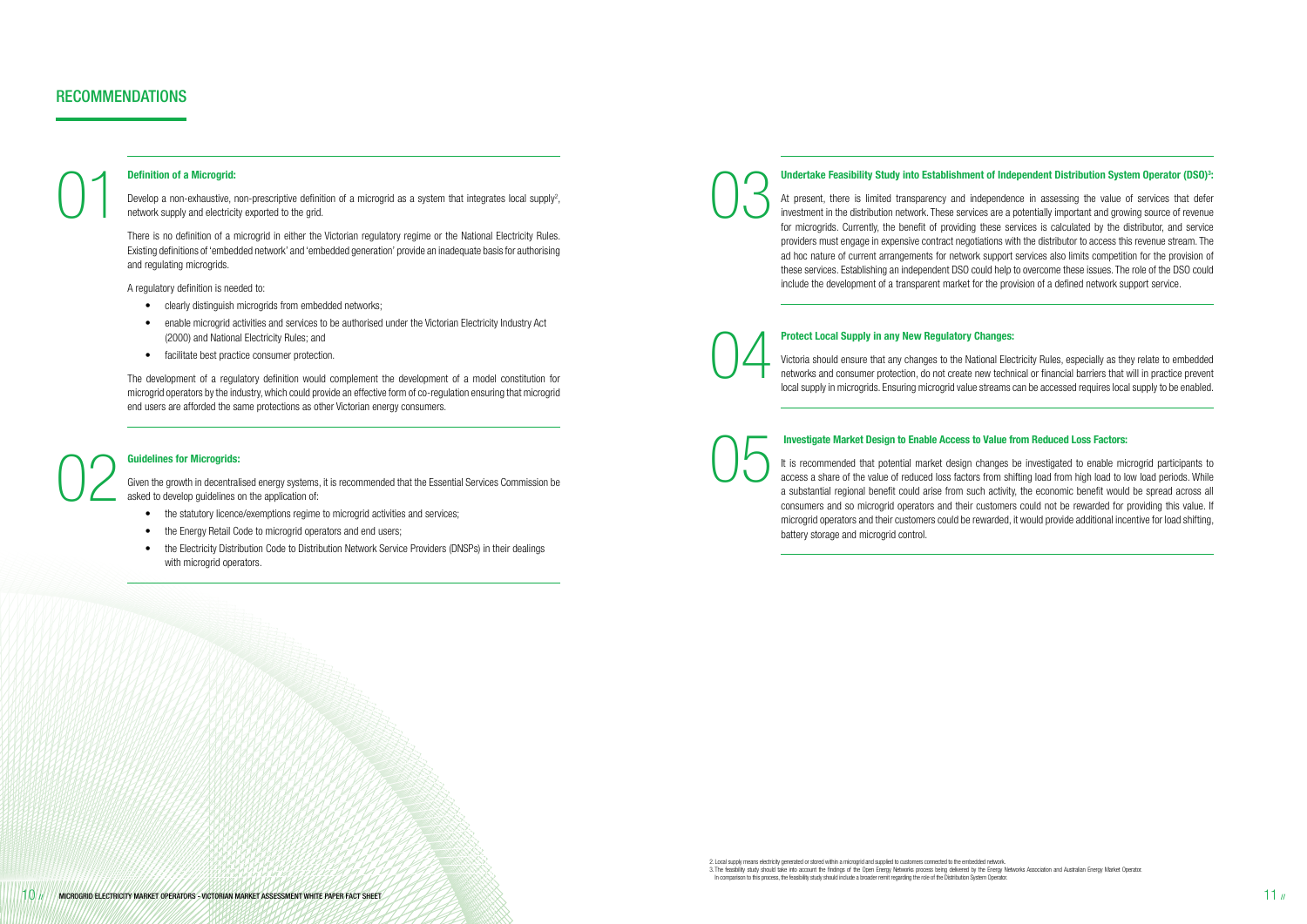# VICTORIA STANDS TO BENEFIT GREATLY

If these policy, market design, and regulatory issues are addressed, they could help enable deployment of microgrids which could create substantial economic value for Victoria. There may however, be further regulatory amendments required to enable the full potential of microgrids to be realised. This project will continue to investigate these and make further recommendations in its final report. It is estimated that \$22 million per year levelised over the period from 2018-19 to 2022-23 in value could be created, assuming sufficient load could be aggregated by appropriately placed microgrids.

This value in part arises from reduced loss factors on the distribution and transmission networks from load shifting from peak to off-peak periods (\$3.5 million) as the microgrid flattens and shifts its external electricity consumption. Value also arises from earnings that accrue to the microgrid operator and customers from a number of sources, including participation in the ancillary services (\$7.4 million), the energy market value of load shift to off-peak periods to provide network support services (\$7.2 million), load reduction for network support to reduce expected unserved energy (\$4.0 million) and distributed voltage control (\$0.2 million). We calculate a potential upper estimate of value at \$51 million per year, depending on the potential for microgrids to enable the deferral of network upgrades on a planned basis, and the level of contribution of microgrids to voltage and frequency control. These values are expected to increase beyond 2023 in real terms as the penetration of renewable energy increases in the electricity market and the value offered by distributed resources grows.

To enable greater deployment of microgrids, the Victorian Market Assessment White Paper strongly recommends that further work is carried out to identify opportunities to develop microgrid pilot sites where strong benefits are apparent, and address the policy, market design and regulatory issues identified in this paper. In the longer term, greater uptake of microgrids could unlock substantial economic value, improve grid stability, and reward customers for their investments in distributed renewable generation and storage.

#### CONSERVATIVE

#### LEVELISED COST PER YEAR (\$)

### MA XIMUM POTENTIAL



#### MIX OF PRIVATE AND PUBLIC BENEFIT





NOTE: These values represent levelised value per year from 2018/19 to 2022/23 in \$million per year. There is also a possible reduction in these values due to the conflict between network support and ancillary services. This could be \$1.3mil conservative or \$3.8mil maximum potential.



### POTENTIAL VALUE OF MICROGRIDS TO VICTORIA